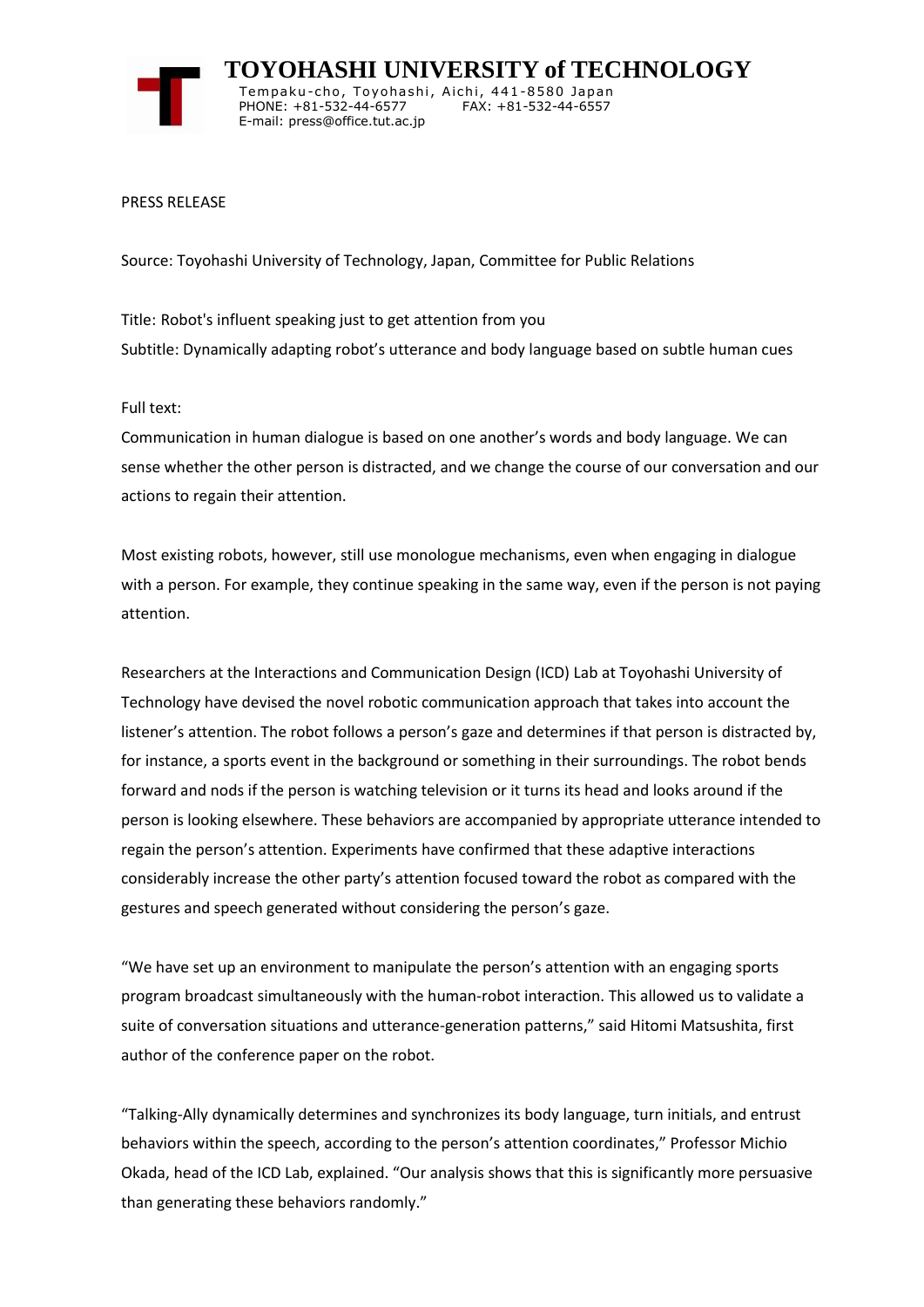

 **TOYOHASHI UNIVERSITY of TECHNOLOGY** Tempaku-cho, Toyohashi, Aichi, 441-8580 Japan PHONE: +81-532-44-6577 FAX: +81-532-44-6557 E-mail: press@office.tut.ac.jp

The experimental results significantly contribute to the HRI community by confirming that adaptive communication is essential in acquiring and maintaining attention during conversation. Moreover, Talking-Ally demonstrates a specific communication protocol that is shown to successfully re-engage a distracted person. This is instrumental in achieving persuasive communication and convincing interaction with the robot. Such a platform can ultimately be tailored for use with any HRI application.

Talking-Ally currently chooses its responsive gestures at random from a set that suitably corresponds to the person's level of attention. Future work on the project will include further customizing the robot's interaction to individuals by choosing a specific body language to use in each situation based on subtle cues from the other party.

## Funding:

This research has been supported by both Grant-in-Aid for scientific research of KIBAN-B (26280102) and Grant-in-Aid for scientific research for HOUGA (24650053) from the Japan Society for the Promotion of Science (JSPS).

## References:

Hitomi Matsushita, Yohei Kurata, P. Ravindra S. De Silva, and Michio Okada (2015). Talking-Ally: What is the Future of Robot's Utterance Generation? Proceedings of the 24th IEEE International Symposium on Robot and Human Interactive Communication (RO-MAN 2015), Kobe, Japan. Best Paper Award Finalist.

Naoki Ohshima, Yusuke Ohyama, Yuki Odahara, P. Ravindra S. De Silva, and Michio Okada (2015). Talking-Ally: The Influence of Robot Utterance Generation Mechanism on Hearer Behaviors, International Journal of Social Robotics, 7(1), 51-62.

Further information Toyohashi University of Technology 1-1 Hibarigaoka, Tempaku, Toyohashi, Aichi Prefecture, 441-8580, JAPAN Inquiries: Committee for Public Relations E-mail: press@office.tut.ac.jp